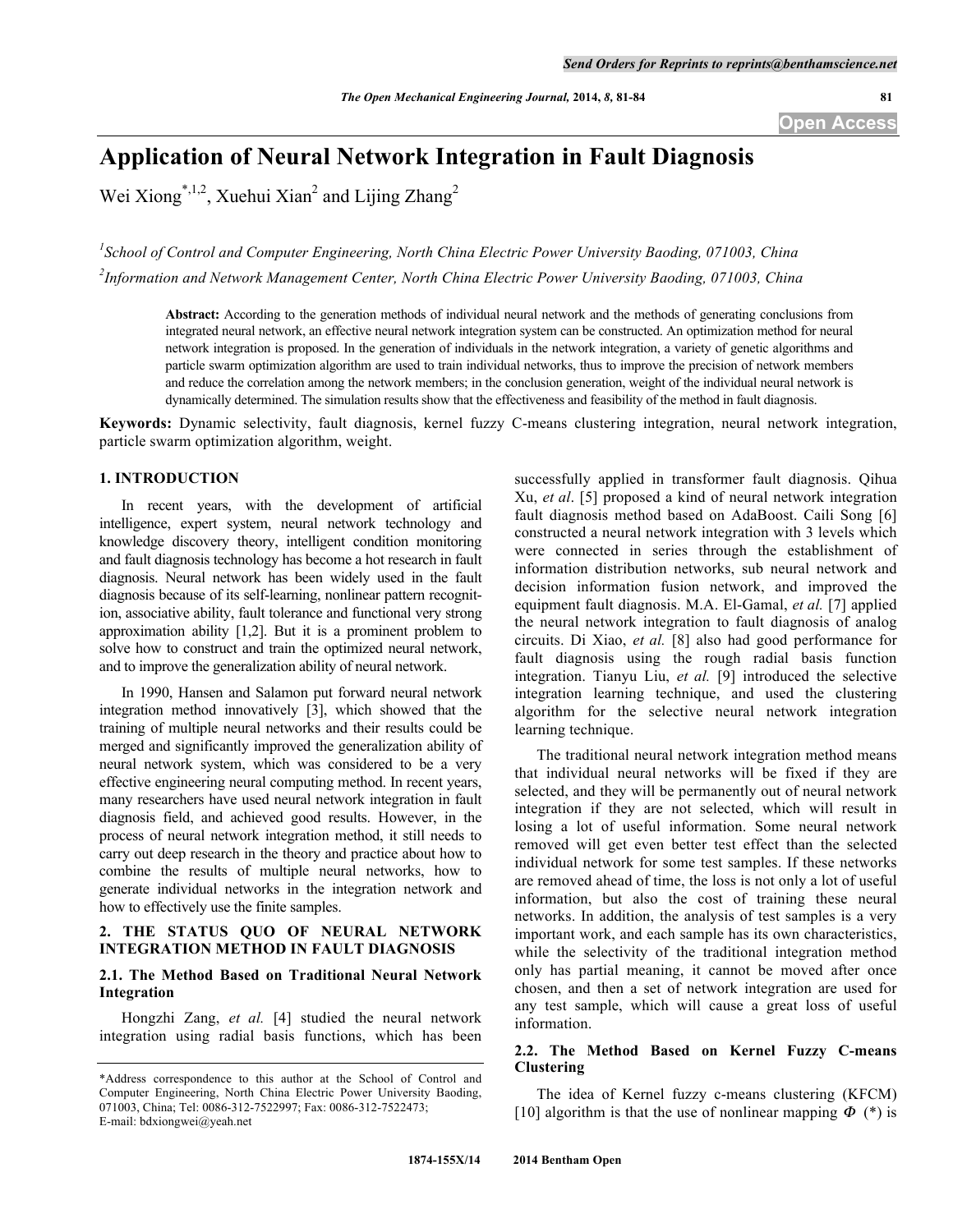used to transfer the input pattern vector space into a high dimensional feature space, and then the fuzzy C- means algorithm is used in the feature space to do fuzzy cluster analysis for the transformed feature vector  $\Phi$  (xi). The KFCM integration technique extended fuzzy C- means algorithm in the feature space using the kernel method, did fuzzy clustering analysis for the transformed feature vector, which makes the similarity within groups be maximum and makes that between groups be minimum, and then to find the inherent characteristics of the object.

Baohai Huang, *et al*. [11] researched on the fault feature extraction based on Kernel Principal Component Analysis (KPCA), and proposed a neural network integration method based on KPCA-KFCM, which solved the selection problem of fault feature value and individual network in neural network integration, and was successfully applied in fault diagnosis of steam turbine. KPCA-KFCM integration method firstly uses Gauss function to calculate the eigenvalue and the eigenvector, then use kernel fuzzy cmeans clustering algorithm to classify multiple BP individual neural networks which are independently trained on the training sample set, and finally calculated the generalization error of all the individuals in each category on the validation set, and set the BP neural network with minimum average generalization error as a representative of this kind of neural network to do generation, which ensure the accuracy and the difference of individual networks.

## **2.3. The Method Based on Dynamic Selectivity**

The method independently trains multiple BP neural networks by the training sample set; then calculates the generalization error of each neural network in each sample of the validation set, and constitutes the performance matrix; next searches the sample closest to the test sample from the validation sample set, predicts the generalization error of the corresponding test samples according to the generalization error of different neural networks for these samples, and constitutes the performance matrix using the generalization error prediction information of various neural network for each test sample; finally, dynamically selects the individual neural network the generalization error of which is not larger than certain threshold for each test sample, the final output is obtained by the majority voting method. Thus the neural network integration for some sample can be dynamically selected according to the different test samples, using multiple neural networks at any time.

## **3. THE OPTIMIZED NEURAL NETWORK INTEGRATION METHOD**

In these two methods, kernel fuzzy c-means clustering integration and dynamic selectivity integration, the single BP neural network is used. To further improve the integration difference and more efficiently integrate the conclusion of individual networks, an optimized neural network integration method is proposed in this paper.

## **3.1. Training the Members**

Considering two aspects, improving the precision of network members in neural network integration and reducing

the degree of correlation among the network members, two kinds of adaptive genetic algorithms (AGA) [12], two kinds of chaos genetic algorithms (CGA) [13], fuzzy genetic algorithm (FGA) [14], immune genetic algorithm (IGA) [15] and simulated annealing genetic algorithm (SAGA) [16] used to train 7 network members, and training samples of each network member were selected by random method. At the same time, the particle swarm optimization algorithm (c-PSOA) [17] was used to train the eighth network members, and the training samples of the eighth network members were the misclassified samples in the front seven network members.

The specific process of c-PSOA algorithm to train network members is as follows:

- (1) To initialize the certain neural network structure, that is, to determine the neuron number in the input layer, the hidden layer and the output layer, and the layer number of hidden layer;
- (2) To randomly initialize the position and velocity of each particle in the standard particle swarm, and each particle individual in the differential evolution particle swarm, which is represented by a M dimensional vector including M parameters need be optimized by neural network;
- (3) Every vector is mapped as a set of parameters of the network to construct the network; and the training samples are input to train the network to evaluate each individual and calculate the fitness value;
- (4) To evaluate the initial fitness value of each particle in the standard particle swarm, to save the historical best position of the initial individual and the corresponding fitness value, and to save the historical best position of the initial group and the corresponding fitness value;
- (5) To evaluate the fitness value of each particle individual in the differential evolution particle swarm, and the best fitness value and the best individual are calculated;
- (6) To calculate the new speed of the particle in the standard particle swarm, and to do the limiting process for the velocity of each particle. To calculate the new position of each particle;
- (7) To update the individual historical best position of each particle in the standard particle swarm and the corresponding best fitness value, and that of the whole swarm and the corresponding fitness value;
- (8) To do evolutionary computation for differential evolution particle swarm;
- (9) To calculate the fitness change rate of the standard PSO particle swarm, and to determine whether it is lower than the set threshold, if less, then go to step (10), otherwise go back to step (6) to continue the search;
- (10) To rank the two subgroups of particles by the fitness values, and to exchange the front good 0.382N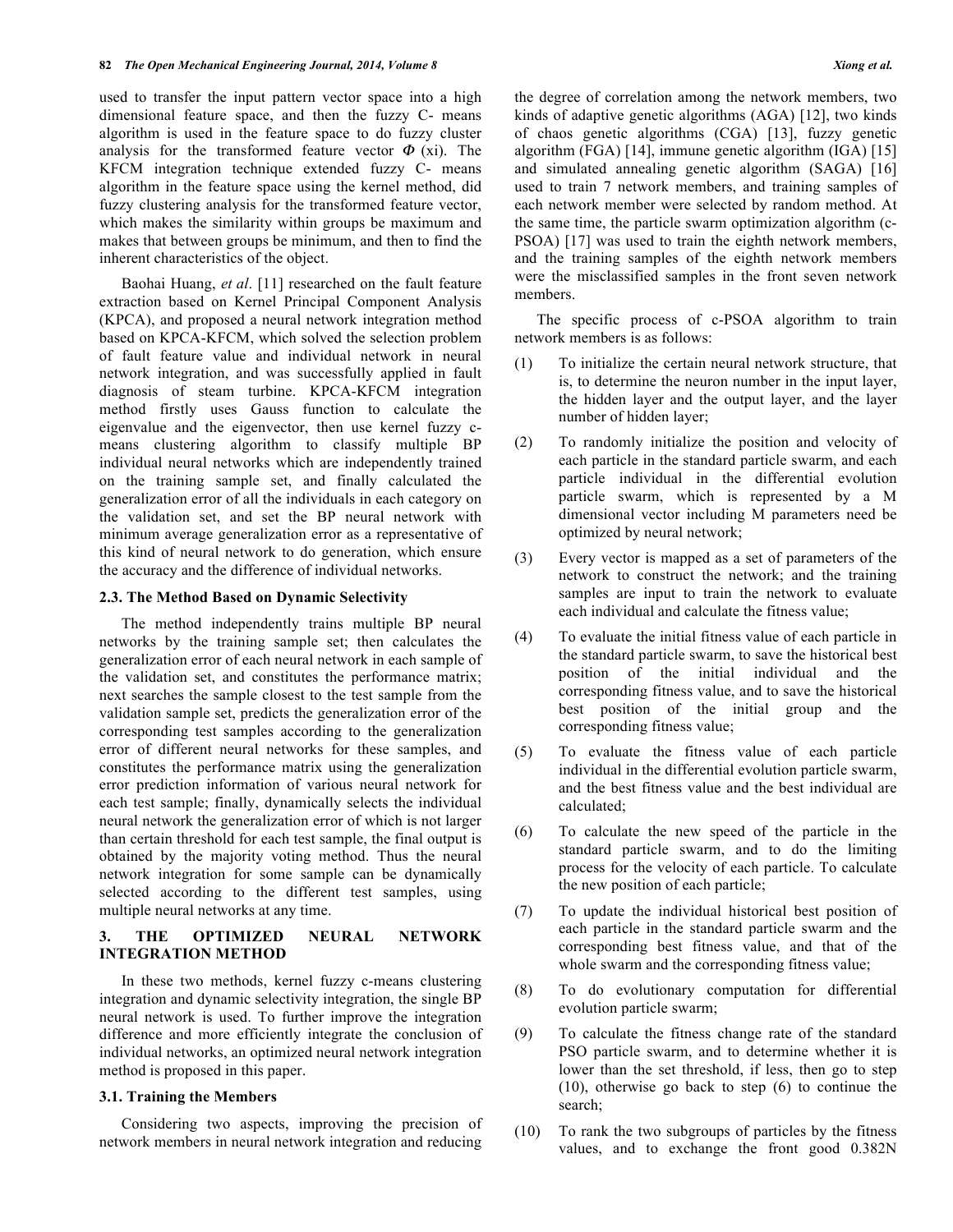individuals in the differential evolution particle subgroup in the fitness value before with the back poor 0.382N individuals in the standard particle subgroup;

(11) If the best fitness function value is less than the given threshold, the search stops, the optimized neural network is output; otherwise return to step (6) to (9) to continue searching. If the fitness function value less than a given threshold is not obtained through the maximum iteration number, return to step (1) to change the structure of neural network, that is, increase the number of the hidden layer neurons, and then the changed neural network is optimized through step (2) to (11).

#### **3.2. Determining the Weight**

To make a conclusion using the method that dynamically determines the weight of integration individual neural network. The procedure identifying the dynamic weight of the individual neural network is as follows:

(1) According to the learning results of N training samples for all the M individual network members, for every network member, each sample is set a reliability function  $f_{mn}$  (m=1, 2, ..., M; n=1, 2, ..., N), the interval of which is [0,1]. The reliability function  $f_{mn}$  shows that the error characteristic of the  $n^{\text{th}}$ sample  $P_n$  after the  $m^{\text{th}}$  network member learning, the smaller the error is, the larger the reliability function *fmn*.

$$
f_{mn} = sat(x) = \begin{cases} 1 & x > 1 \\ x & 0 \le x \le 1 \\ 0 & x < 0 \end{cases}
$$
 (1)

$$
x = 1 - \theta (T_n - \overline{T}_{nm})^2 \tag{2}
$$

where,  $T_n$  means the ideal output of network member corresponded with the  $n^{\text{th}}$  sample  $P_n$ ;  $\overline{T}_{nm}$  represents the actual output of the  $n^{\text{th}}$  sample  $P_n$  by the  $m^{\text{th}}$ network member learning;  $\theta$  is an adjustable positive constant, usually taken as 1.

(2) For a new set of the  $i^{\text{th}}$  data to be detected  $P_{N+i}$ , the distances  $D_{in}$  between  $P_{N+I}$  and all the *N* samples (Euclidean norm) are calculated, to find the training samples  $P_L$  corresponded with the minimum value  $D_{iL}$  $=$  *minimum*  $(D_{i1}, D_{i2}, ..., D_{iN})$ , then the dynamic weight of the  $i^{\text{th}}$  data to be detected  $P_{N+i}$  for M individual network members is  $\omega_{mi} = f_{ml}$  ( $m=1, 2, ...,$ *M*).

Thus, the neural network integration output  $y_i$  of the M individual network members for the  $i<sup>th</sup>$  data to be detected  $P_{N+i}$  is calculated as:

$$
y_i = \sum_{m=1}^{M} \omega_{mi} y_{mi} / \sum_{m=1}^{M} \omega_{mi}
$$
 (3)

where,  $y_{mi}$  is the diagnostic output of the  $m<sup>th</sup>$  of individual network member for the  $i^{\text{th}}$  data to be detected  $P_{N+i}$ .

## **3.3. The Simulation Experiment**

Six kinds of faults were simulated in the rotor test rig, including rotor imbalance, rub, rotor crack, deviation, bearing loose and oil film breakdown. The fault features were the various frequency components, including (0.1- 0.39)f1, (0.40-0.49)f1, 0.5f1, (0.51-0.99)f1, 1f1, 2f1, (3-5)f1, (5-)f1, where f1 is the basic frequency. In the experiment, 98 fault feature data were used, each individual neural network randomly selected 60 samples from 80 samples, and the remaining 18 samples were used to evaluate the effect of the neural network integration

According to the optimized integration method, the training and test results of steam turbine fault samples are shown in Table **1**, where AGA1-INN, AGA2-INN, CGA1- INN, CGA2-INN, FGA-INN, IGA-INN, SAGA-INN, PSOA-INN respectively represent 8 individual network member through 8 neural network training algorithms;

**Table 1. Results of fault diagnosis of turbo-generator using neural network integration.**

| Method            | <b>Mean Square Error</b><br>of Sample Training | Misclassification Number when Threshold is 0.5 |                    | Misclassification Number when Threshold is 0.3 |                    |
|-------------------|------------------------------------------------|------------------------------------------------|--------------------|------------------------------------------------|--------------------|
|                   |                                                | <b>Train Sample</b>                            | <b>Test Sample</b> | <b>Train Sample</b>                            | <b>Test Sample</b> |
| AGA1-INN          | 0.0195                                         | $\theta$                                       | $\theta$           |                                                |                    |
| AGA2-INN          | 0.016                                          | $\overline{2}$                                 | $\Omega$           | 10                                             | $\overline{2}$     |
| CGA1-INN          | 0.0187                                         | $\overline{c}$                                 |                    | 3                                              |                    |
| CGA2-INN          | 0.0162                                         | $\theta$                                       | $\Omega$           | C                                              |                    |
| <b>FGA-INN</b>    | 0.0155                                         | $\mathfrak{D}$                                 |                    |                                                |                    |
| IGA-INN           | 0.0159                                         | 3                                              |                    |                                                |                    |
| <b>SAGA-INN</b>   | 0.0136                                         | $\Omega$                                       | $\Omega$           | 6                                              |                    |
| <b>PSOA-INN</b>   | 0.0036                                         | $\theta$                                       | $\Omega$           |                                                | $\theta$           |
| Integration A-INN |                                                | $\Omega$                                       | $\Omega$           | C                                              |                    |
| Integration B-INN |                                                | $\Omega$                                       | $\Omega$           |                                                | $\Omega$           |
| Integration C-INN |                                                | $\Omega$                                       | 0                  |                                                | 0                  |